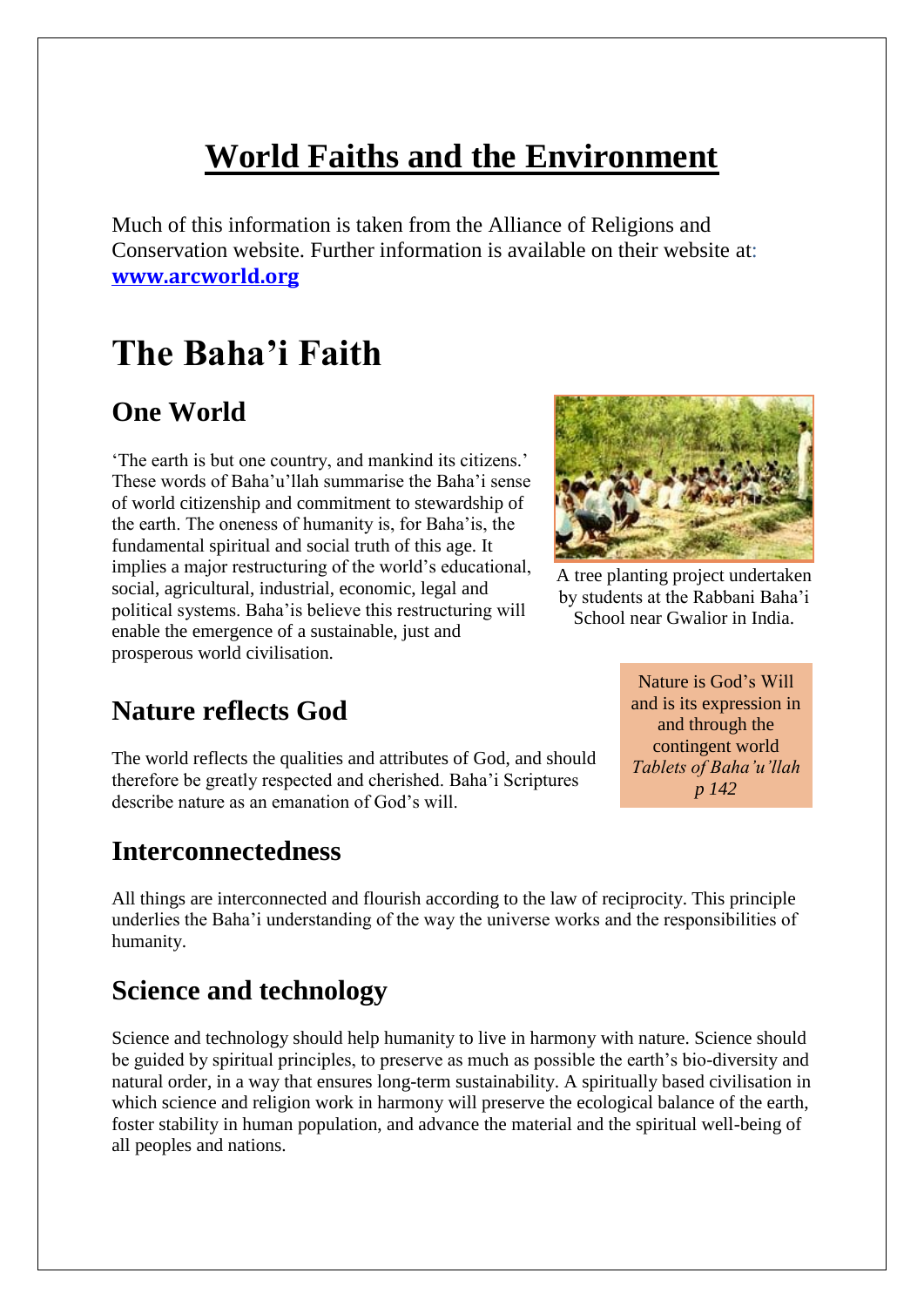# **Buddhism**

### **All beings are connected**

Buddhism teaches that the idea of separateness is an illusion. The health of the whole is inseparably linked to the health of the parts, and the health of the parts is inseparably linked to the health of the whole. This means that caring for the environment begins with caring for oneself: 'When our hearts are good, the sky will be good to us,' says Venerable Maha Ghosananda of Cambodia, a founding patron of ARC.

### **Respect for life**

Buddhist practice makes one feel one's existence is no more important than anyone else's. If one treats nature as a friend and teacher, one can be in harmony with other creatures and appreciate the interconnectedness of all that lives.



The Buddha gazes over a lotus pond in Thailand

#### **Simplicity and moderation**

Buddha taught people to live simply and appreciate the natural cycle of life. Craving and greed only bring unhappiness, since demands for material possessions can never be satisfied and people will always demand more, so threatening the environment. This is why the real solution to the environmental crisis begins with the individual.

Buddhists in Japan tell a story. The Buddha once received a donation of 500 new robes for his followers. So he considered what to do with the old ones. They would be used for bedsheets, he decided. And the old sheets would become towels. And the old towels would be used as cleaning rags. Everything should be used and reused.

## **Right livelihood**

According to Buddhism, the way you earn your livelihood – not killing, not stealing, not taking more than you need – all these are part of the Buddhist way of life. A livelihood that avoids harming others, such as trading in weapons, meat, alcohol or poisons – is in harmony with nature.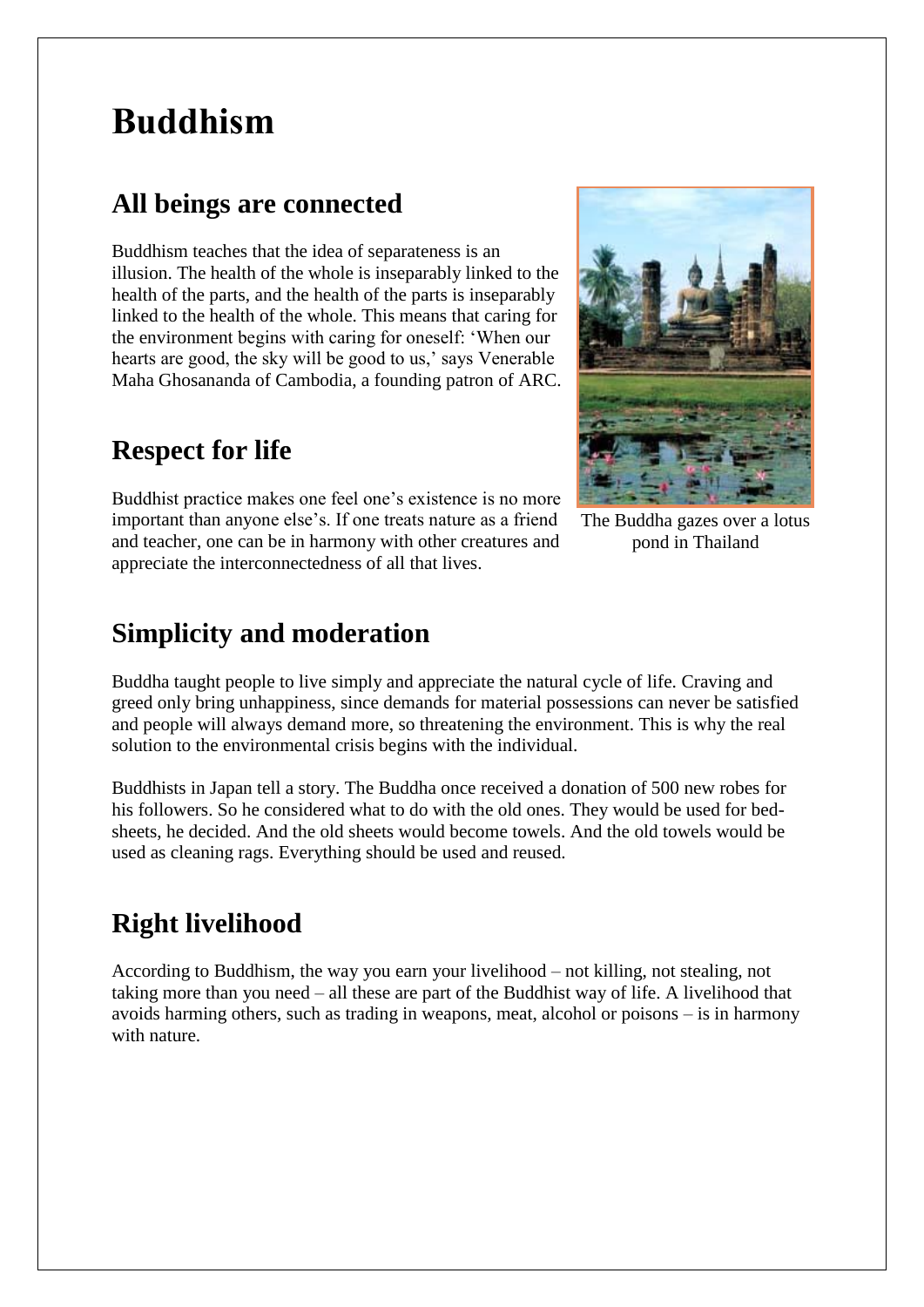# **Christianity**

# **Tension with creation**

Christianity recognises a tension that exists between humanity's responsibility to care for God's creation, and the human tendency to rebel against God. The main Christian churches have in the past decades re-examined their teachings and practice in the light of the environmental crisis.

Christians believe that we are stewards of creation, not masters of it, with an example cited from the book of Genesis: 'The Lord God took the man and settled him in the garden of Eden to cultivate and take care of it.'



St Francis of Assisi, the patron saint of ecology.

# **Commitment from the Churches**

In his Encyclical Letter in 2015, 'Care for our common home', Pope Francis confirms climate change as a moral issue, pointing out that the poor suffer the most from consequences of improper care of the environment even though they have contributed the least to climate change.

For the Orthodox Church, the Ecumenical Patriarchate taught in 1990 that humanity ought to perceive the natural order as a sign and sacrament of God, and that to respect nature is to recognise that all creatures and objects have a unique place in God's creation. The Orthodox Church teaches that it is the destiny of humanity to restore the proper relationship between God and the world as it was in Eden.

The Protestant Churches, speaking through the World Council of Churches in 1990, committed themselves to conserve and work for the integrity of creation both for its inherent value to God and in order that justice may be achieved and sustained.

# **The challenge**

Christians increasingly recognise the need to repent for what harm has been done to creation. In the words of the Orthodox Patriarchate, 'This may well mean that just as a shepherd will in times of greatest hazard lay down his life for his flock, so human beings may need to forego part of their wants and needs in order that the survival of the natural world can be assured.

The challenge to all Christians is to discover anew the truth that God's love and liberation is for all creation, not just humanity, and to seek new ways of living that restore balance and hope of life to the endangered planet (*based on the 1995 Windsor Statements)*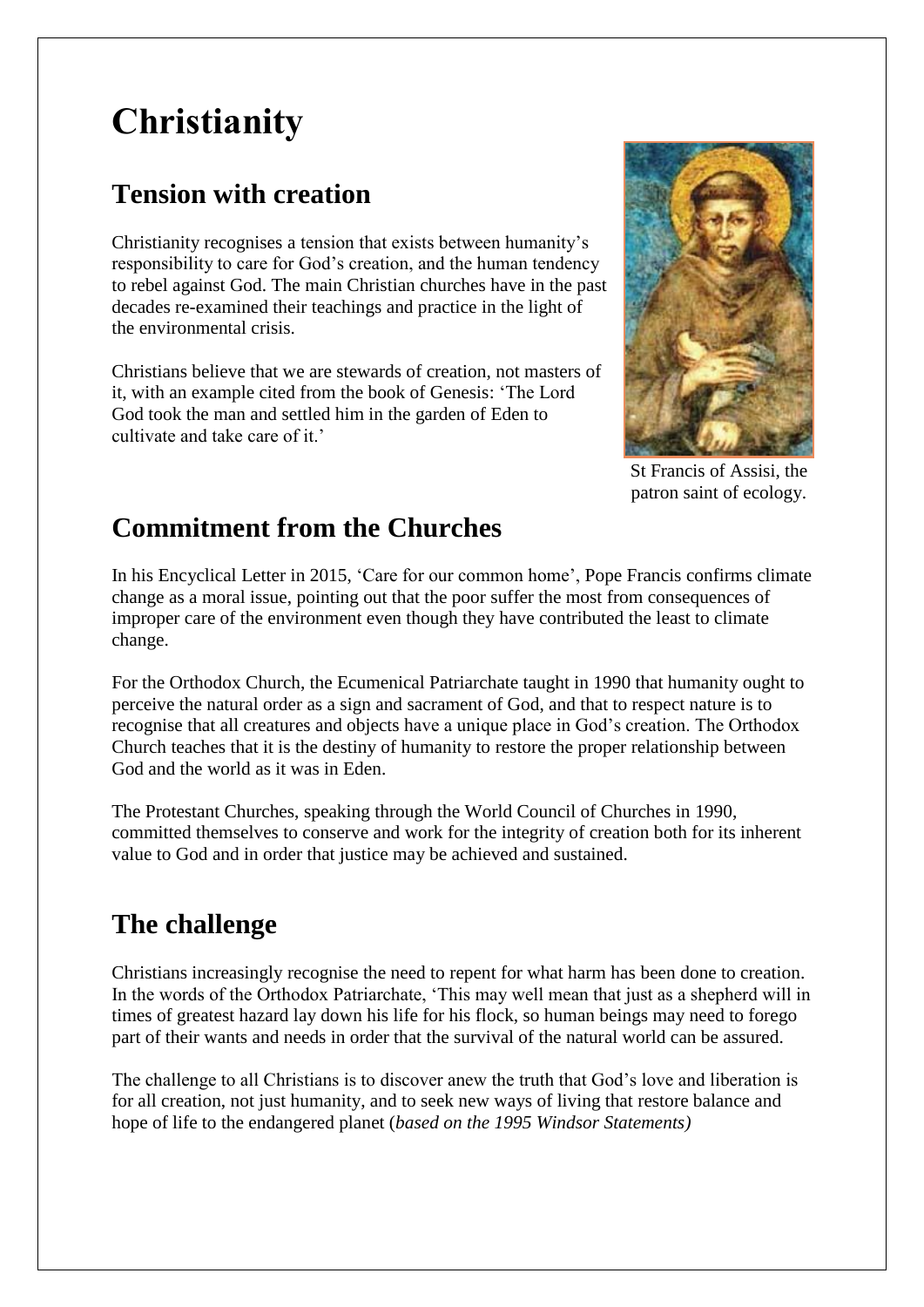# **Confucianism**

# **A moral code**

Confucianism is a system of thought based on the teachings of Kong Zi, Master Kong (better known in English as Confucius) who lived from 551 to 479 BC. He is revered in Chinese history for the moral code he taught, which was based on ethics, humanity and love.

"If the foundations of living are strengthened and are economically used, then Nature cannot bring impoverishment. But if the foundations of living are neglected and used extravagantly, then Nature cannot make the country rich,•" observed his follower, Xunzi, Master Zi.



Temple of Confucius, Beijing

# **The golden rule**

One day a disciple asked the Master: "Is there one word that should cover the whole duty of humankind?" And Confucius replied: "Fellow-feeling, perhaps, is that word. Do not do to other people what you do not want them to do to you." And this golden rule in Confucianism is key to understanding the Confucian understanding of ecology.

# **The notion of benevolence**

The follower of Confucianism aspires to becoming a junzi (a sage) - a morally noble person who understands what is right and behaves accordingly. Directing this morality is the principle of ren - humanity (literally 'personâ') - that should inform the relationship between people and nature, extending our filial love for parents and family to all living things. We should therefore show love and care for nature in all our dealings with it. The rewards for this moral behaviour are great, as Confucius follower Xunzi said: "Respond to it with peace and order, and good fortune will result. Respond to it with disorder, and disaster will follow."

# **Heaven, Earth and Humanity**

Confucius taught that humanity exists in an inter-relationship between heaven and earth. 'Heaven' is seen as the guiding force, giving direction to change and progress, while 'earth' provides the natural context and seasonal changes. Humanity has a moral task to work in balance with these other two forces. Underlying and unifying this triad of heaven, earth and humanity is the notion of *qi* (pronounced chi). This is understood as the material life force of the universe that runs through all things, integrating human beings with nature and driving the continuous process of change and creativity. The Confucian understanding of the universe as a holistic unity emphasises the responsibility of every person to behave respectfully and with care to contribute to the general wellbeing of creation, acting as an orderly part of a collective effort. In this way the interests of humanity are served by looking after the interests of all of nature.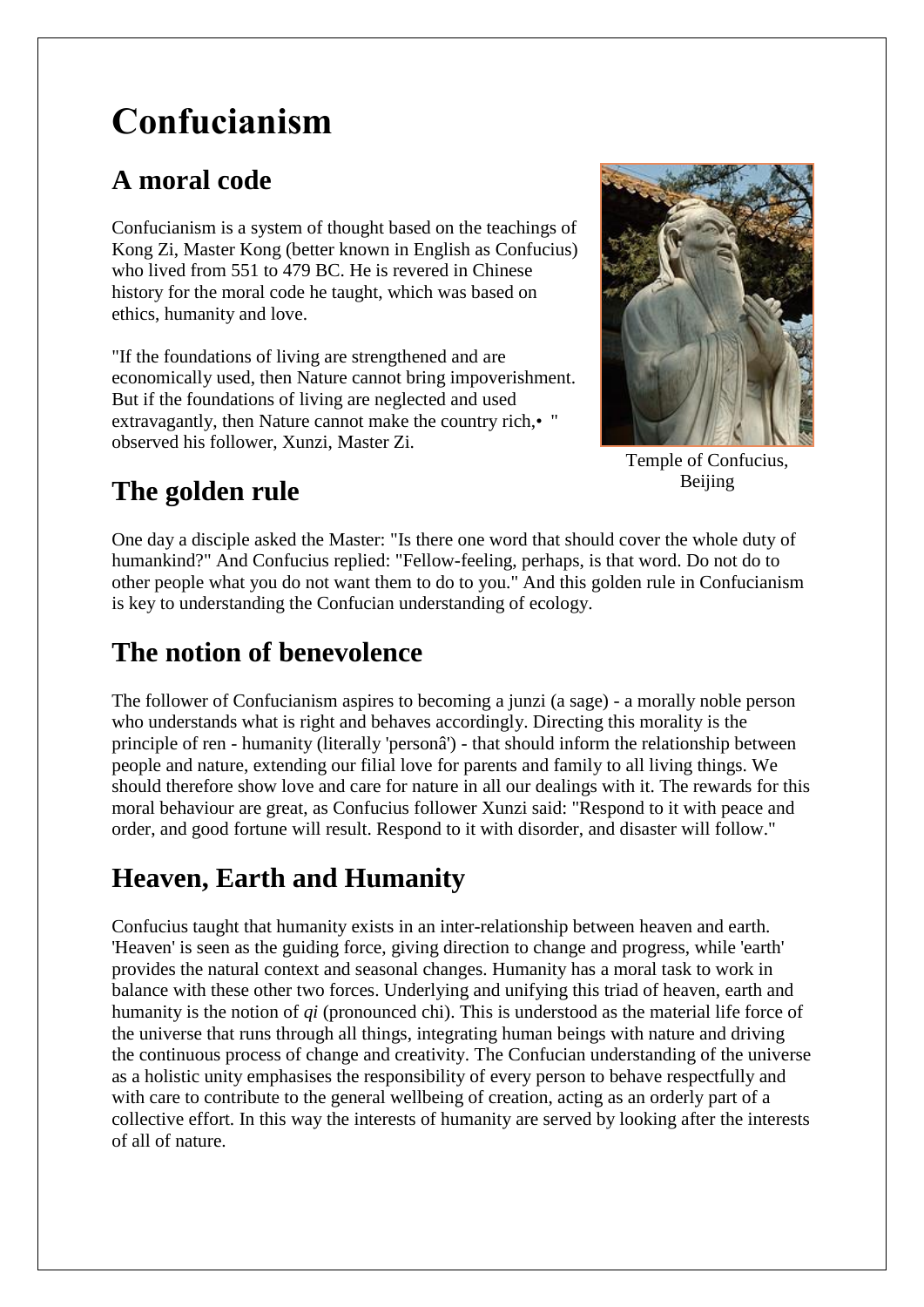# **Daoism**

Four main principles of Daoism guide the relationship between humanity and nature:

### **1. Follow the Earth**

The Dao De Jing says: 'Humanity follows the Earth, the Earth follows Heaven, Heaven follows the Dao, and the Dao follows what is natural.' Daoists therefore obey the Earth. The Earth respects Heaven, Heaven abides by the Dao, and the Dao follows the natural course of everything. Humans should help everything grow according to its own way. We should cultivate the way of no-action and let nature be itself.



This ancient temple hangs precariously onto the side of Heng Shan, a sacred mountain where Taoist monks meditate close to nature, and pilgrims come to pray.

### **2. Harmony with nature**

In Daoism, everything is composed of two opposite forces known as Yin and Yang. The two forces are in constant struggle within everything. When they reach harmony, the energy of life is created. Someone who understands this point will not exploit nature, but will treat it well and learn from it. It is obvious that in the long run, the excessive use of nature will bring about disaster, even the extinction of humanity.

#### **3. Too much success**

If the pursuit of development runs counter to the harmony and balance of nature, even if it is of great immediate interest and profit, people should restrain themselves from it. Insatiable human desire will lead to the over-exploitation of natural resources. To be too successful is to be on the path to defeat.

## **4. Affluence in bio-diversity**

Daoism has a unique sense of value in that it judges affluence by the number of different species. If all things in the universe grow well, then a society is a community of affluence. If not, this kingdom is on the decline. This view encourages both government and people to take good care of nature. This thought is a special contribution by Daoism to the conservation of nature.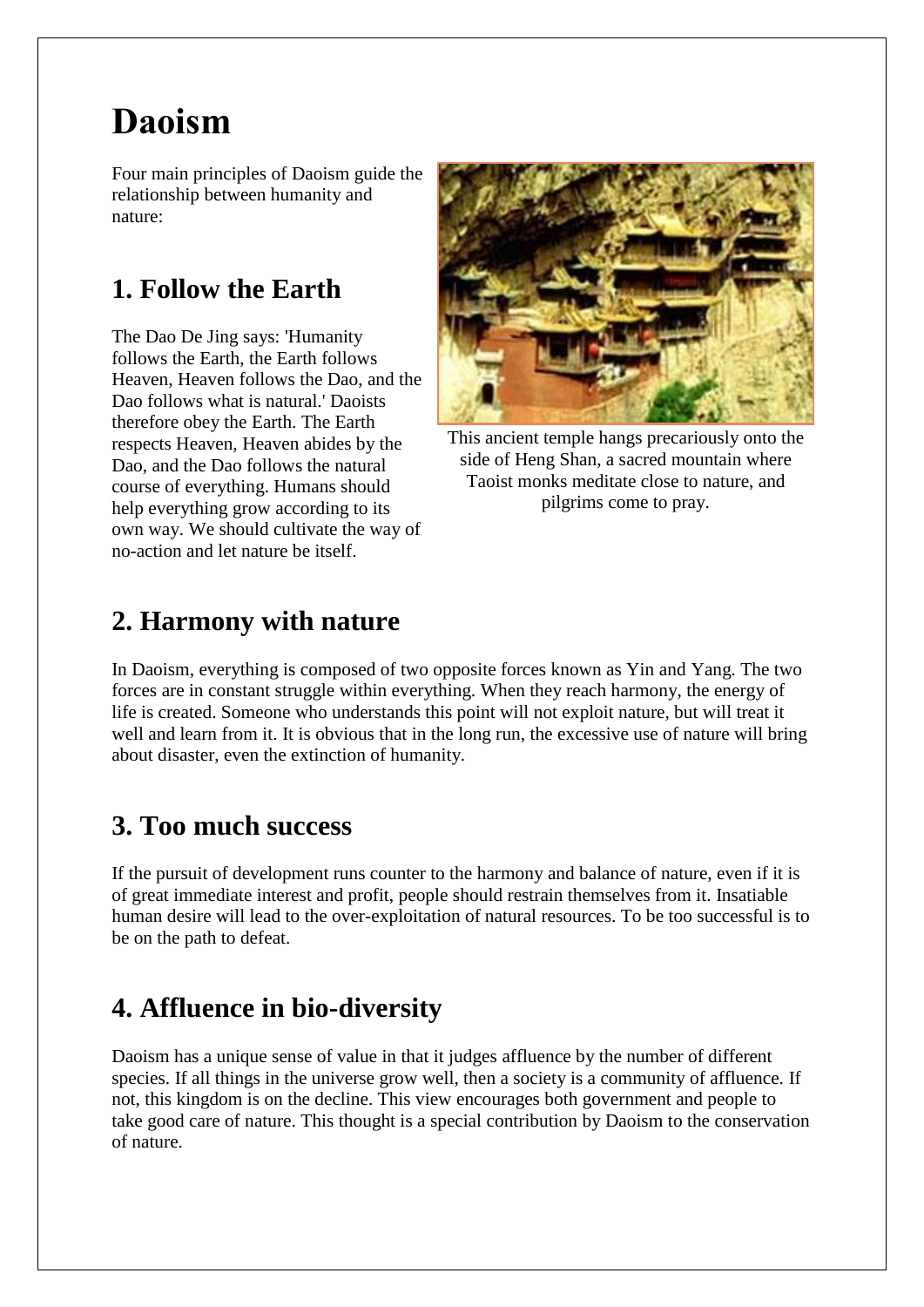# **Hinduism**

## **Life is sacred**

All living beings are sacred because they are parts of God, and should be treated with respect and compassion. This is because the soul can be reincarnated into any form of life. Hinduism is full of stories that treat animals as divine, such as how Krishna used to herd cows, or how the monkey Hanuman was a faithful servant of the Rama. Most Hindus are vegetarian because of this belief in the sanctity of life. Even trees, rivers and mountains are believed to have souls, and should be honoured and cared for.

# **Simple living**

The virtue of a simple life has always been prized in Hindu society. Teachers, or brahmanas, are advised to live on the charity of others and not accumulate too much wealth. The most highly respected person in Hindu society is the sadhu, or sage who lives outside normal society, in forests or caves, or travels on foot from one town to another. Sadhus take pride in living simply and consuming as little as possible.



Krishna, who lived in the forest and herded cows, represents the highest expression of love in Hinduism.

#### **Inner peace**

Hinduism stresses that true happiness comes from within not from outer possessions. This means that the search for material possessions, and the consumption of materials and energy it brings, should not be allowed to dominate life. Life's main purpose is to discover the spiritual nature and the peace and fulfilment it brings. The efforts to exploit the things of this world are considered by Hindu teachers to be a distraction from this central purpose of life.

## **How do Hindus care for the environment?**

Hindus revere sacred rivers, mountains, forests and animals, and love to be close to nature. For example, many Hindu villages have a sacred lake, and around it a grove of trees to catch rainfall and protect the banks from erosion. The lake and its grove store rainfall to irrigate surrounding fields and supply village wells with drinking water. These lakes and groves are places of tranquillity and sanctuaries for wildlife, but in recent times the neglect of these simple techniques for gathering and protecting clean water has led to serious water shortages and advancing desertification in many parts of India.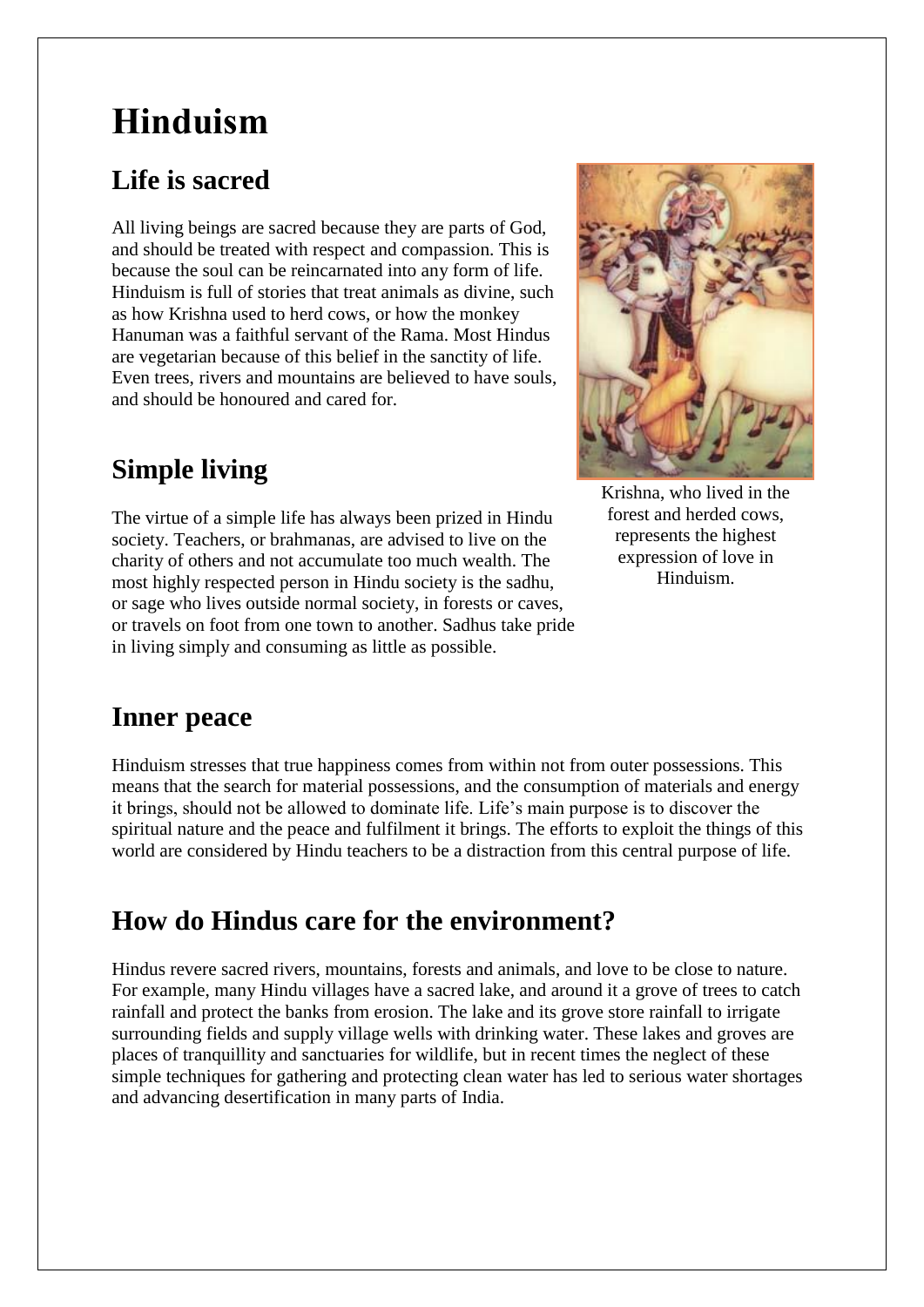# **Islam**

# **Khalifa - trusteeship**

Islam teaches that Allah created humans to be guardians of His creation. In other words, nature does not belong to us to do with as we wish, but is entrusted by Allah to our safekeeping.

## **Tawheed - unity**

The central concept of Islam is tawheed, or unity. Allah is unity, and His unity is reflected in the unity of humanity and nature. We must therefore maintain the integrity of the Earth, its flora and fauna, its wildlife and environment. Our responsibility is to keep balance and harmony in Allah's creation.

## **Akrah - accountability**

Islam teaches that we will one day be judged by Allah for how we have discharged our responsibilities following the guidance of Islam. Have we been good trustees, and have we kept nature in harmony? So there will be a day of reckoning.

#### **Avoid waste**

It is said in the Qur'an that Allah invites us to enjoy the fruits of the earth, but to avoid excess leading to waste, 'for Allah does not love wasters.'

## **Shariah**

All these principals have been translated into practical directions for how to live, embodied in the Shariah, the laws of Islam. For example, Shariah law protects animals from cruelty, conserves forests, and limits the growth of cities.

#### **Islamic quotations about creation**

'The world is green and beautiful, and Allah has appointed you his guardian over it,' taught the prophet Muhammad.

'No creature is there crawling on the earth, no bird flying with its wings, but they are nations like unto yourselves'. *Qur'an* 6:38



Women go to prayers in a mosque built with sun-baked earth in the Sudan.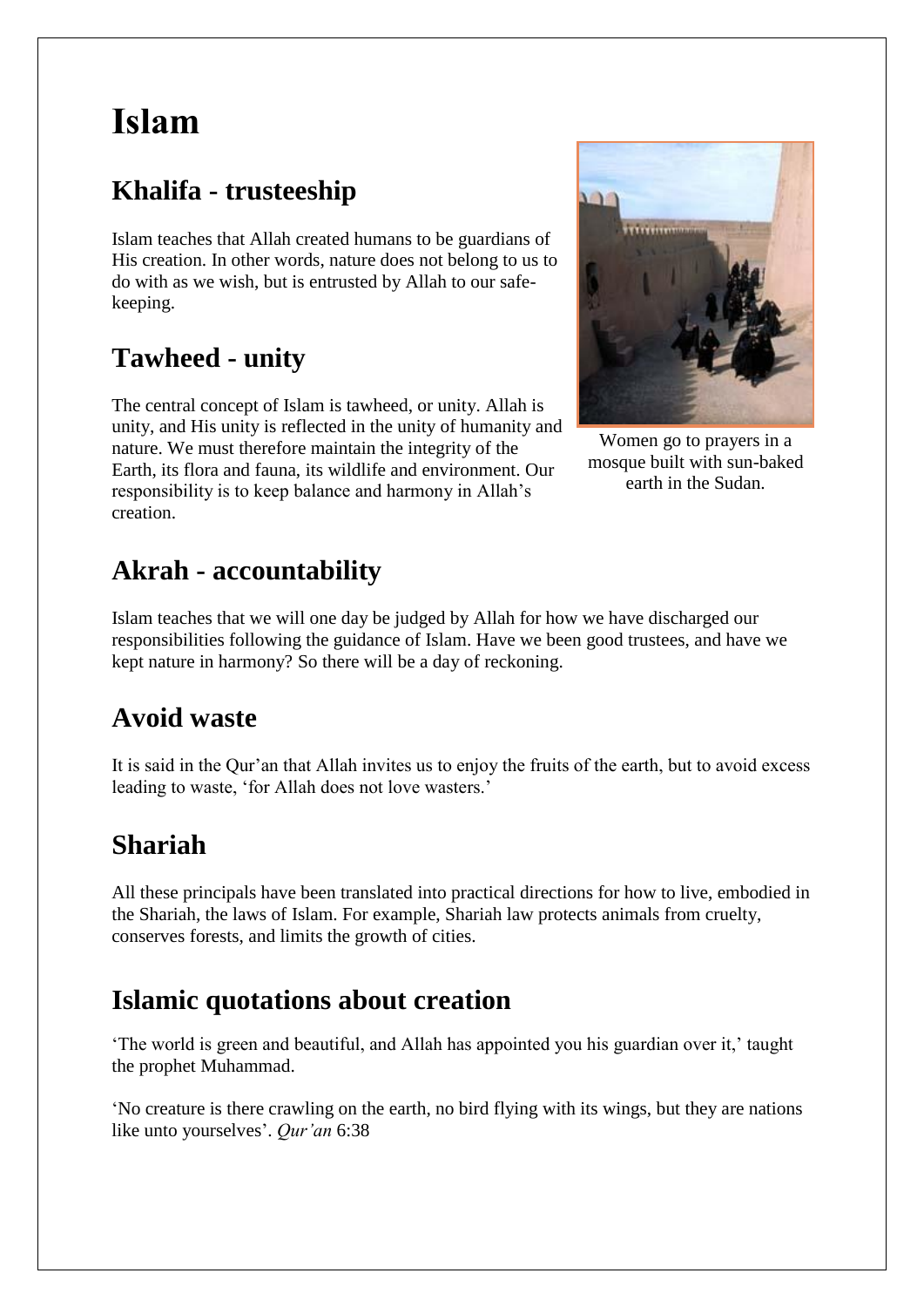# **Jainism**

According to the Tattvartha Sutra there are 8,400,000 species of living things – each of which is part of the cycle of birth, life, death, and rebirth, and is therefore precious.

## **Ahimsa: non-violence**

This central teaching of Jainism was made famous in recent times by Mahatma Gandhi, who was greatly influenced by Jain ideas. He made ahimsa the guiding principle of his struggle for social freedom and equality. Ahimsa means more than not hurting others, it means not intending to cause harm, physical, mental or spiritual, to any part of nature, for, in the



The cluster of Jain temples perched on the summit of Palitana Hill in Gujarat, India, demonstrate the Jain ideal of care and attention for nature.

words of Mahavira: 'You are that which you wish to harm.'

# **Compassion**

This is the positive aspect of non-violence: to practice an attitude of compassion towards all life. Jains pray that forgiveness and friendliness may reign throughout the world and that all living beings may cherish each other.

# **Interdependence**

This ancient Jain principle teaches that all of nature is bound together, and says that if one does not care for nature one does not care for oneself.

## **Self-restraint**

An important Jain principle is not to waste the gifts of nature, and even to reduce one's needs as far as possible. As Gandhi said, 'There is enough in this world for human needs, but not for human wants.'

## **Jain quotations on the Environment**

'Lord Mahavira preached about the environment in the first book of 'Acharanga Sutra', which is accepted, as His direct words. The elements of nature were described as living beings and under the fundamental principle of AHIMSA these were to be protected in all ways - no waste, no overuse, no abuse, no polluting. If we follow these principles, then we would stop destroying our environment as well as preserve the resources that are available for all to share. If there are more resources available for all, then the poor will also get a fair share thereof'. *Quotation from R. P. Chandaria, Chairman of the Institute of Jainology*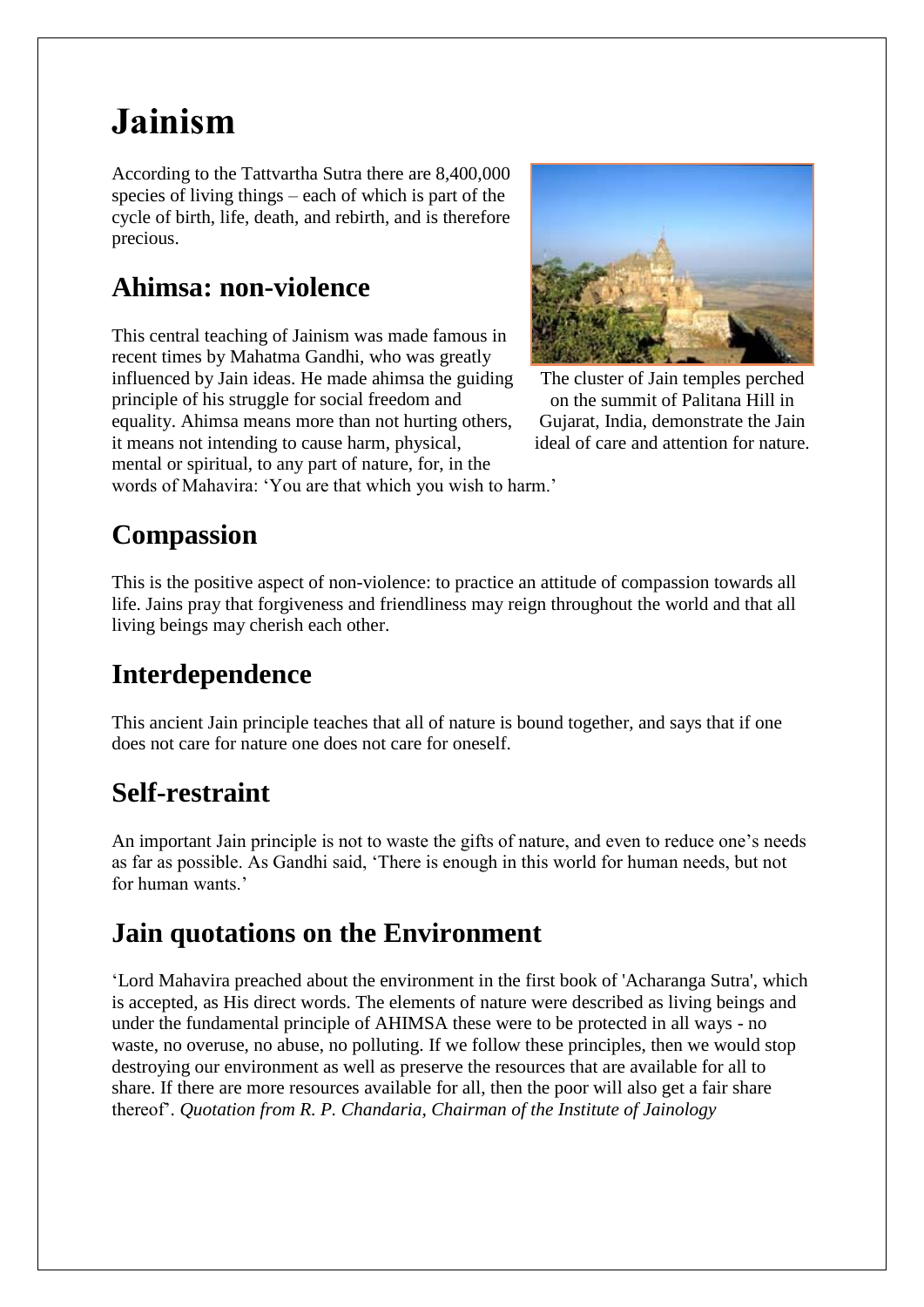# **Judaism**

# **Humanity and Creation**

The Jewish attitude to nature is based on the belief that the universe is the work of the Creator. Love of God includes love of all His creations: the inanimate, plants, animals and humans. Nature in all its beauty is created for us, and our connection to nature restores us to our original state of happiness and joy.

The Bible informs us that the earth is given to man 'to use and protect'. But the 'dominion' mentioned in the Bible is not the dominion of a tyrant. God's mercy extends to all He has created, as is written, 'the earth is founded upon mercy'.



Fruit picking at Kibbutz Lotan in Israel

# **The Sabbatical Year**

This is the core conservation principle in the Bible:

'Six years shall you sow your field, and six years shall you prune your vineyard, and gather in the produce thereof. But in the seventh year shall be a Sabbath of solemn rest for the land, a Sabbath unto the Lord; you shall neither sow your field nor prune your vineyard.' (Leviticus 25:1-5)

According to Maimonides, one of the goals of ceasing all agricultural activity is to improve and strengthen the land. Sabbath is a return to nature. The last Sabbatical observed in Israel was in 1993-94.

# **Altering Creation**

The Bible says we must preserve the natural balance of creation. Every species was created for some purpose and should not be interfered with. 'You shall not let your cattle gender with a diverse kind; you shall not sow your field with two kinds of seed; neither shall there come upon you a garment of two kinds of stuff mingled together.' (Leviticus 19:19)

# **Wasteful Destruction**

Jewish teachings prohibit the destruction of anything from which humans may benefit. This applies to animals, plants, and even inanimate objects. Even in time of war, the Bible forbids the destruction of fruit-bearing trees. Sages compared the death of a tree to the departure of man's soul from his body:

'When people cut down the wood of a tree that yields fruit, its cry goes from one end of the world to the other, and the sound is inaudible... When the soul departs from the body, the cry goes forth from one end of the world to the other, and the sound is inaudible.' *Based on the Windsor Statements. The Jewish statement was compiled by Professor Nahum Rakover.*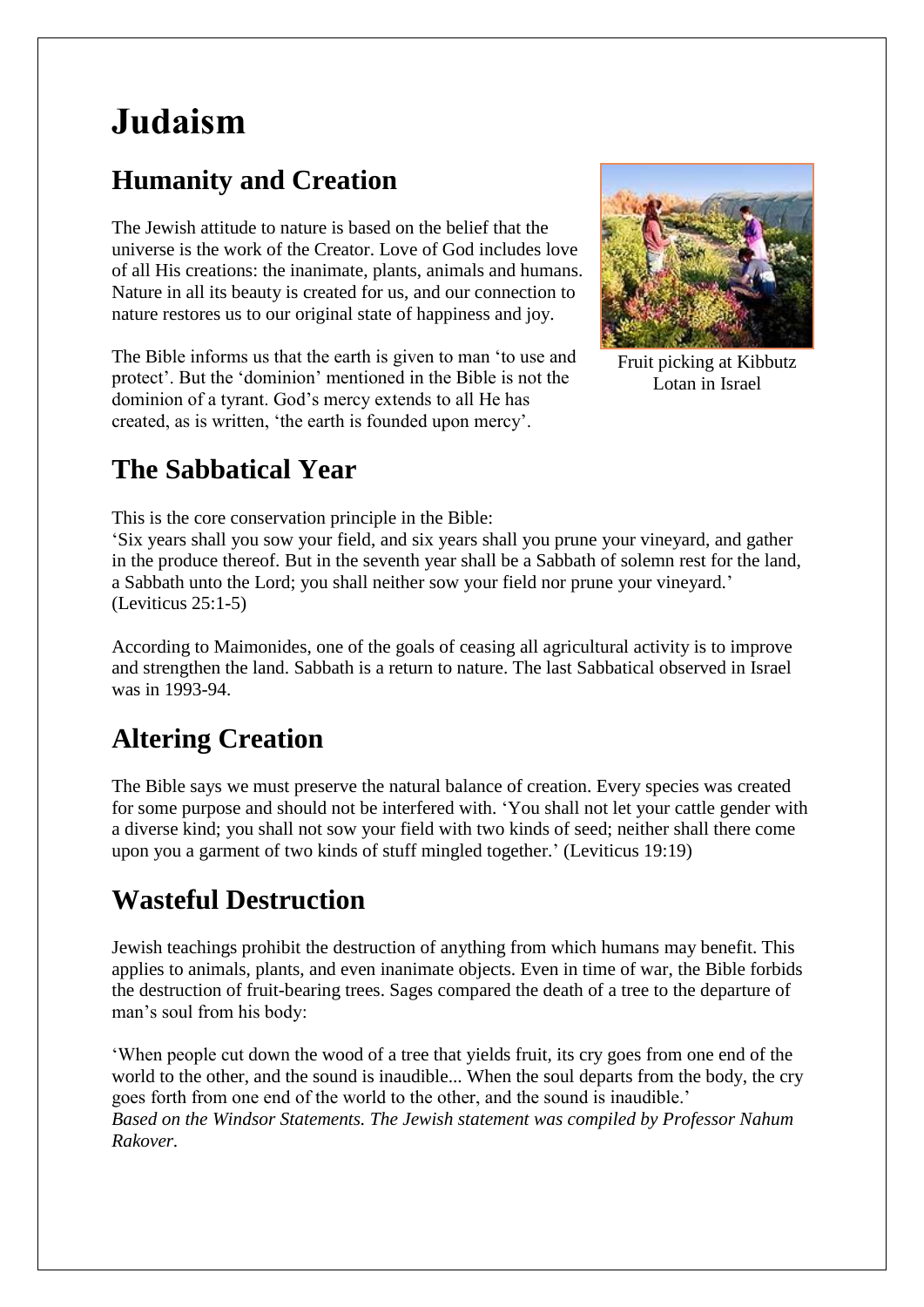# **Paganism**

#### **Reverence for life**

Paganism is very much a religion of reverence for life. Nearly all Pagans believe that Nature is sacred and understand divinity, either



#### **Nature is Sacred**

Believing that Nature is sacred, nearly all Pagans see the natural cycles of birth, growth and death observed in the world around us, and in the transitions of our own brief lives, as carrying profoundly spiritual meanings. Human beings are seen as part of Nature, woven into the great web of life along with other animals, trees, plants and everything else that is of this Earth, all of which have spiritual as well as material aspects. The living Earth itself is, to nearly all Pagans, a very visible and tangible manifestation of divinity.

#### **Interconnectedness**

To most Pagans, everything that lives contains a small spark of the Divine. We believe that, as human beings, the life in us is, in essence, the same as the life in the animals and plants with whom we share this earth. We are not 'special' to the universe, merely to each other. Every molecule in our bodies once formed part of other life forms and will do so again after we die. Within a Pagan worldview, everything is connected to, and influenced by, everything else. Everything that is has spirit. Every identity is woven into larger patterns of belonging.

#### **Harm None**

Pagan ethics generally emphasise the responsible exercise of personal freedom in trying to live in harmony with others and with Nature. They tend to be based upon recognition of interdependence and appreciation of consequences and place strong emphasis on empathy, respect, responsibility and reciprocity – in our relationships to all of life rather than to human beings alone. Pagans use the phrase, "If it harms none, do what you will," to sum up this apparently simple, but rather demanding approach. Many Pagans see environmental activism as a religious duty and are heavily involved in a range of Green activities and campaigns.

#### **Nature and Worship**

Pagan forms of worship seek to honour the Divine powers and bring the participants into harmony with them, to celebrate the turning of the seasons, and to mark the transitions of human life with appropriate rites of passage. Believing that religious ceremonies are best conducted outdoors, and that the finest temples need not be built by human hands, Pagans often hold ceremonies in woods, on hilltops, near standing stones, in parks or by the sea.

#### **Science & technology**

Pagans are concerned about the damage some technological developments, especially mass industrialisation, have caused to the Earth but are generally positive about science. They believe that the grave ecological problems facing our civilisation can only be dealt with through further scientific studies and more appropriate and responsible technologies.

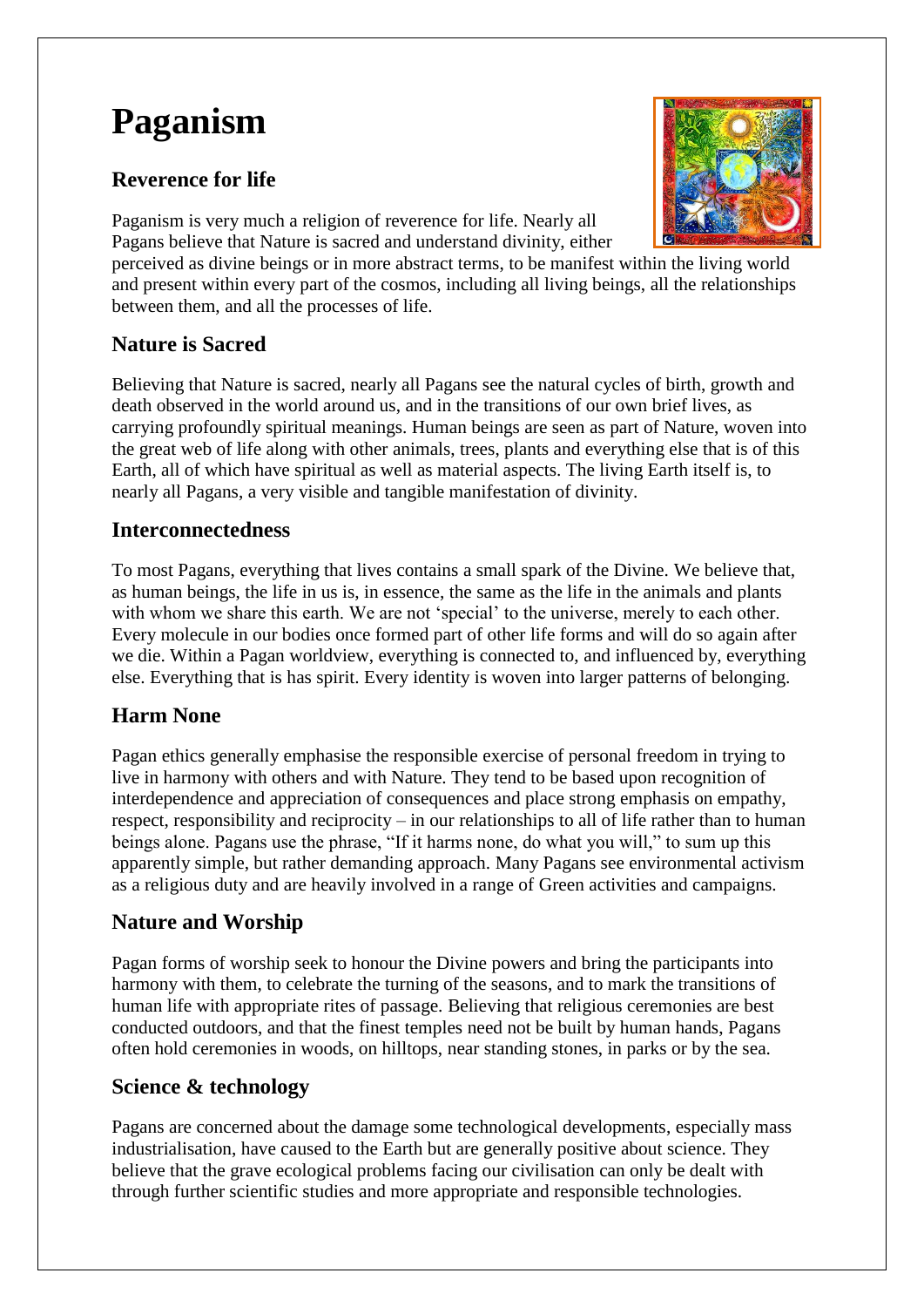# **Sikhism**

# **The Sikh Cycle of Creation**

Sikhism follows three hundred year cycles, the most recent of which finished in 1999. In 1999 the name of the next cycle, due to end in 2299, was chosen by the Sikh leaders. It is the Cycle of Creation, and the giving of this title has already led to a dramatic increase in environmental practices by Sikh temples.





The Gurdwara is often sited beside water

Sikhs teach that humans create their surroundings as a reflection of their inner state, and hence the increasing barrenness of the earth reflects a spiritual emptiness within humans. The solution according to Sikhism can be found in prayer and the spirit of humility before the divine will of God.

# **Sanctity of nature**

Sikhs cultivate an awareness and respect for the dignity of all life, human or otherwise. Such respect is fostered where one first recognises and nurtures the divine inner spark within oneself, then sees it and cherishes it in others.

The history of the Gurus is full of stories of their love for animals, birds, trees, vegetation, rivers, mountains and sky. Many Sikhs, though not all, also have a strong tradition of being vegetarian. A simple life free from conspicuous waste is the Sikh ideal – a life that stresses mastery over the self rather than mastery over nature.

# **Equality and service**

Sikhism places a strong emphasis on equality and service. This encourages a spirit of cooperation and an equal sharing of resources. For example, the langar, or community kitchen, is maintained by the voluntary services of the community and the donation of foodstuffs by the local community.

In the Punjab, where many Sikhs are farmers, water is seen as a source of life, bringing food for humans and animals. The element of water is therefore a primary link in the interdependence of humanity and nature, to be used is in a sustainable and fair way. In particular access to clean water is a focus for the community and the Gurdwara is often sited beside a water tank or a river.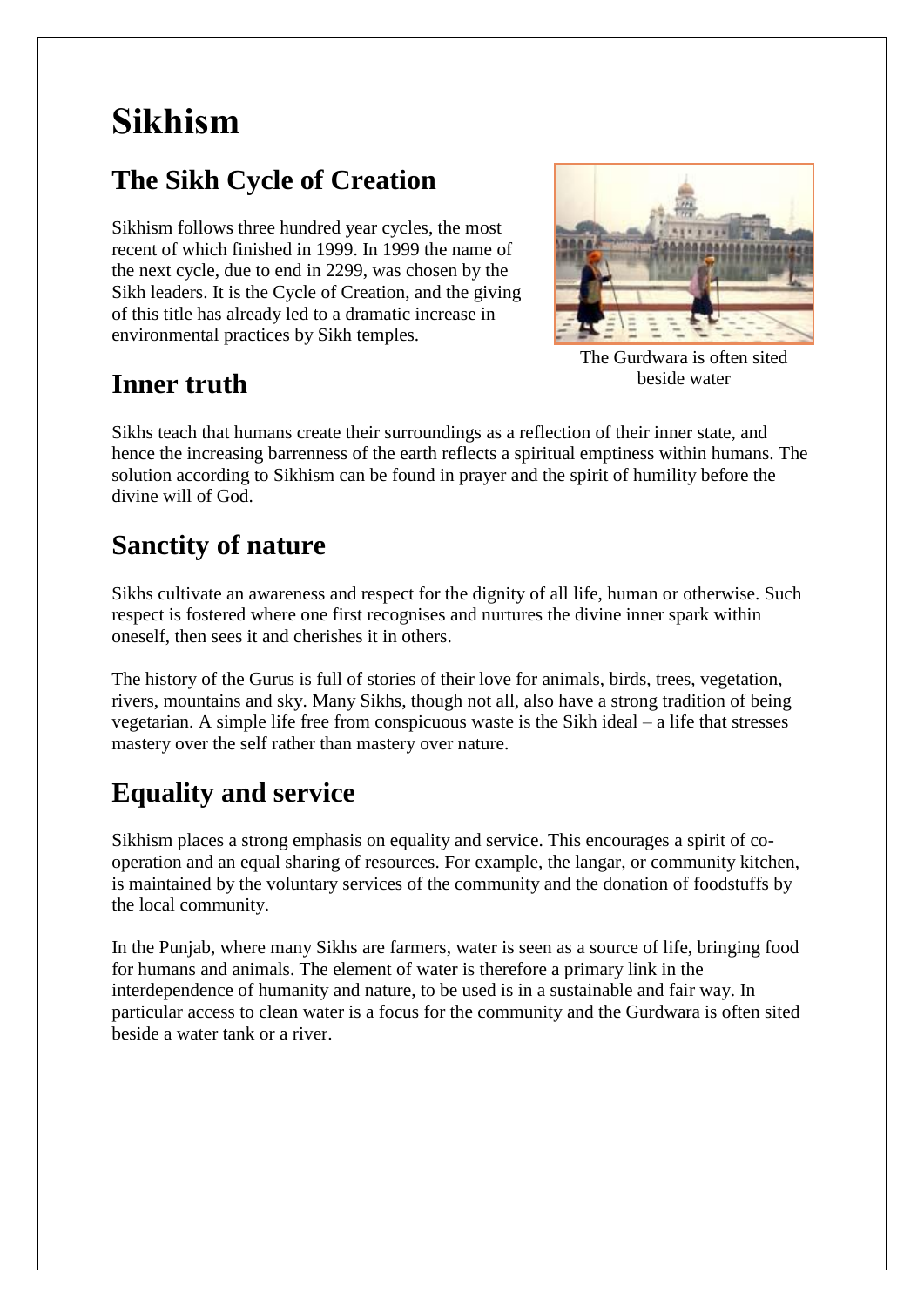# **Zoroastrianism**

# **The first ecologists**

Zoroastrianism claims to be the world's oldest revealed religion and also the world's first proponent of ecology, through caring for the elements and the earth.

The Zoroastrian faith enjoins the caring of the physical world not merely to seek spiritual salvation. Human beings, as the purposeful creation of God, are seen as the natural motivators or overseers of the Seven Creations. As the only conscious creation, it is humanity's ultimate task to care for the universe.

The faith endorses the caring of Seven Creations (sky, water, earth, plant, animal, human and fire), as part of a symbiotic relationship. Zoroastrianism sees the physical world as a natural matrix of Seven Creations in which life and growth are inter-dependent if harmony and perfection is to be the final goal.



## **Purity**

The sacredness of the creations demands a greater awareness on the part of Zoroastrians, for at the end of time humanity must give to Ahura Mazda a world in its original perfect state. As an example of their concern, it is a tradition that Zoroastrians never enter a river, to wash in it or pollute it in any way. Purity of nature in their tradition is seen as the greatest good.

## **The Crisis**

Zoroastrians in India remembered their traditional story of how, once upon a time, Mother Earth was in trouble. She asked God – Ahura Mazda – if He could send her a prince, with warriors, to stop the people from hurting her, using force. But Ahura Mazda said he could not. Instead he would send Her a holy man, to stop the people from hurting her, using words and inspirational ideas. And thus was born the prophet, Zoroaster.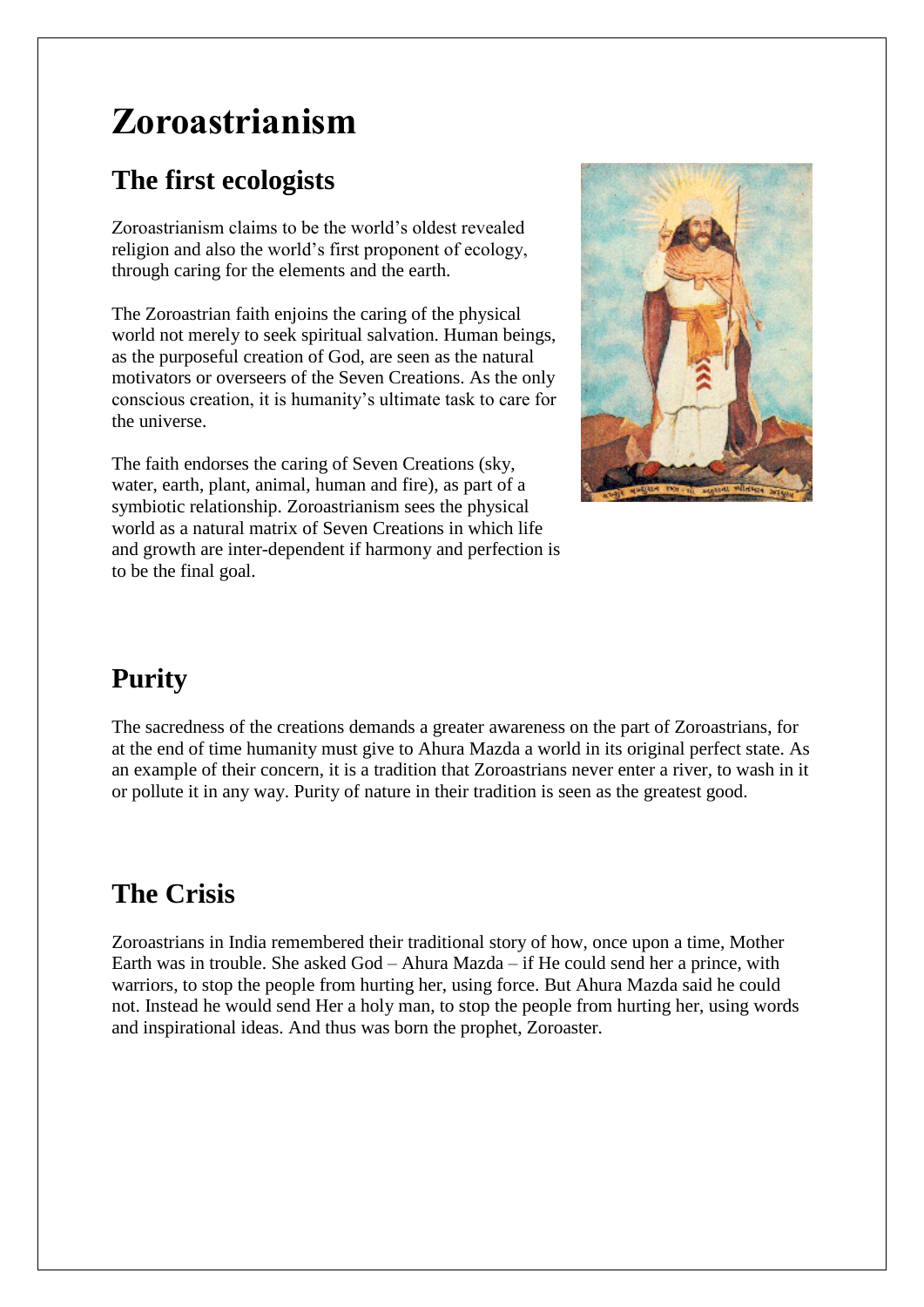# **Scripture texts on Faith and the Environment**

#### **Baha'i**

"Ye are all the fruits of one tree, leaves of one branch"

*Gleanings from the writings of Baha'ullah*

"We cannot segregate the human heart from the environment outside us..."

*Shoghi Effendi, known as "the Guardian of the Baha'i faith"*

#### **Buddhist**

As the bee collects nectar and leaves without injuring the flower, or its colour or scent, so let a wise person live in community.

*Dhammapada 4*

### **Christian**

'Then the angel of life showed me the river of the water of life, bright as crystal, flowing ... through the middle of the street in the city. On either side of the river is the tree of life ... and the leaves of the tree are for the healing of the nations.'

*Revelation 22: 1, 2*

#### **Hindu**

"Trees are like good people who care for others. They have to keep standing in the sun but they give shade to others. Whatever fruits they bear they do not eat themselves, but give them to others. How kind they are.'

*Vikrama Caritam 65*